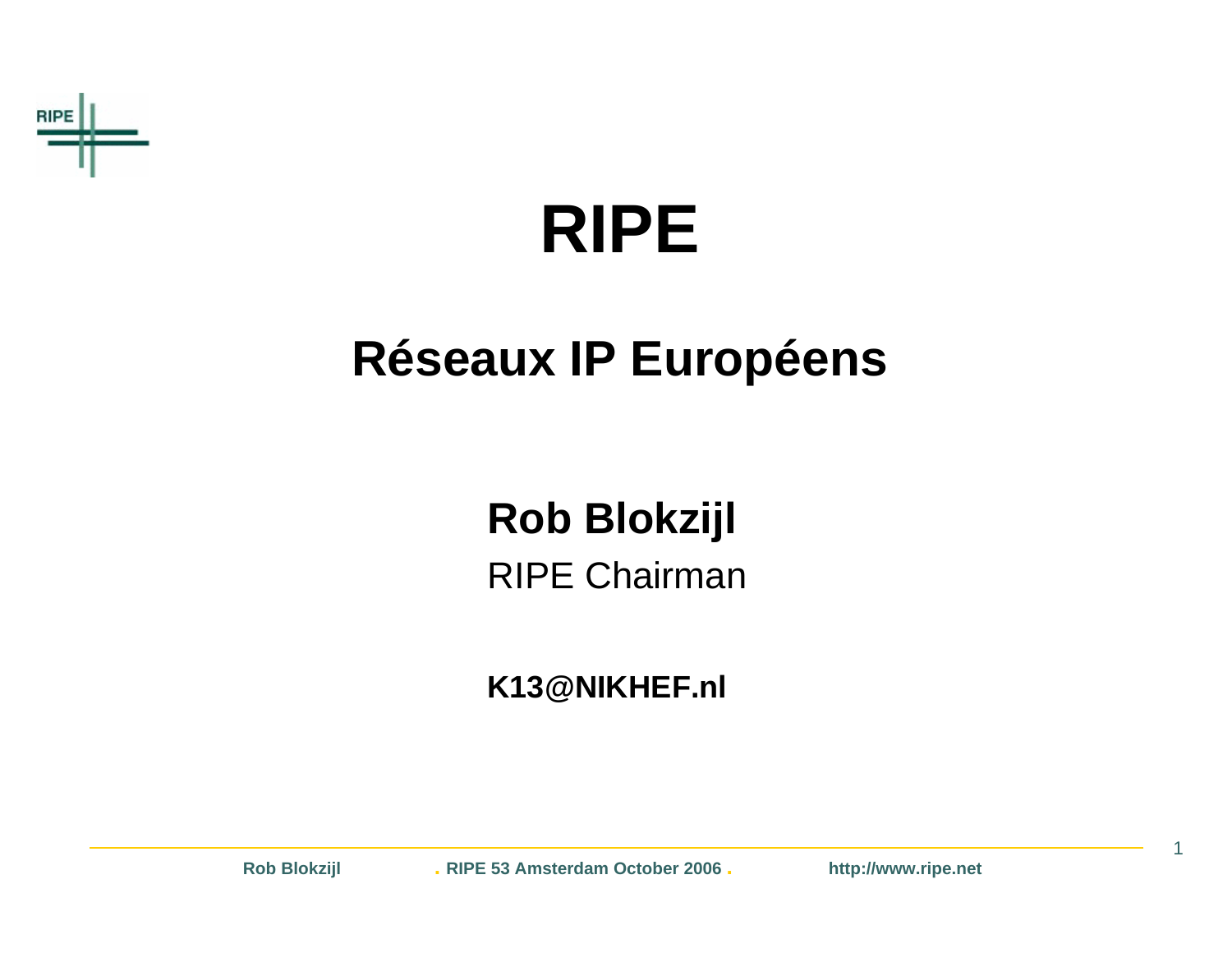

### **RIPE**

- **History**
- **Terms of Reference**
- **Organisation**
- **Meetings**
- **Working Groups**
- **Policy process**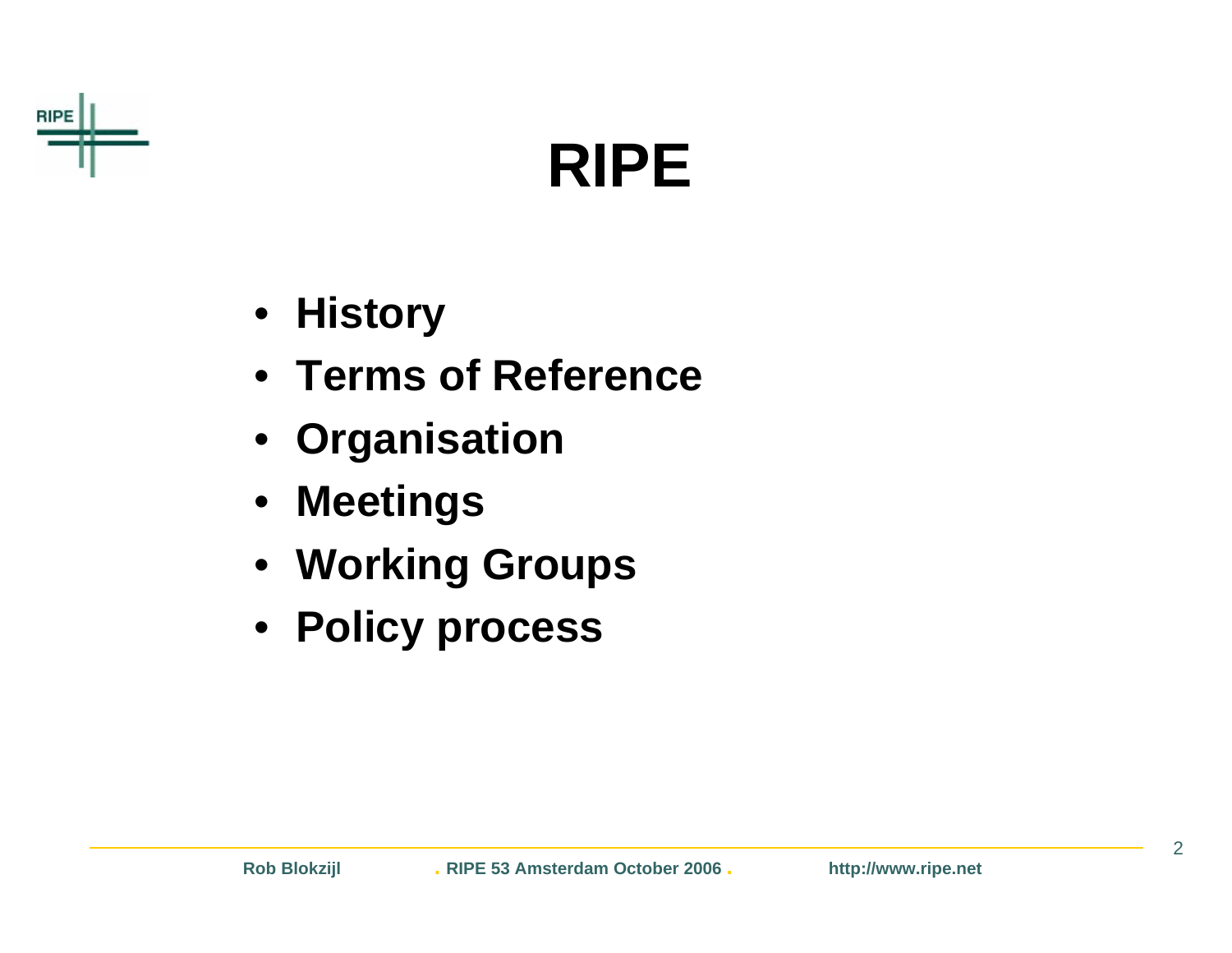

## **RIPE History**

- **Started in May 1989**
- **First Meeting:**
	- 14 participants
	- half day
- **Protocol Wars:**
	- OSI is good
		- Invented by the phone companies
	- TCP/IP is bad
		- Not invented by the phone companies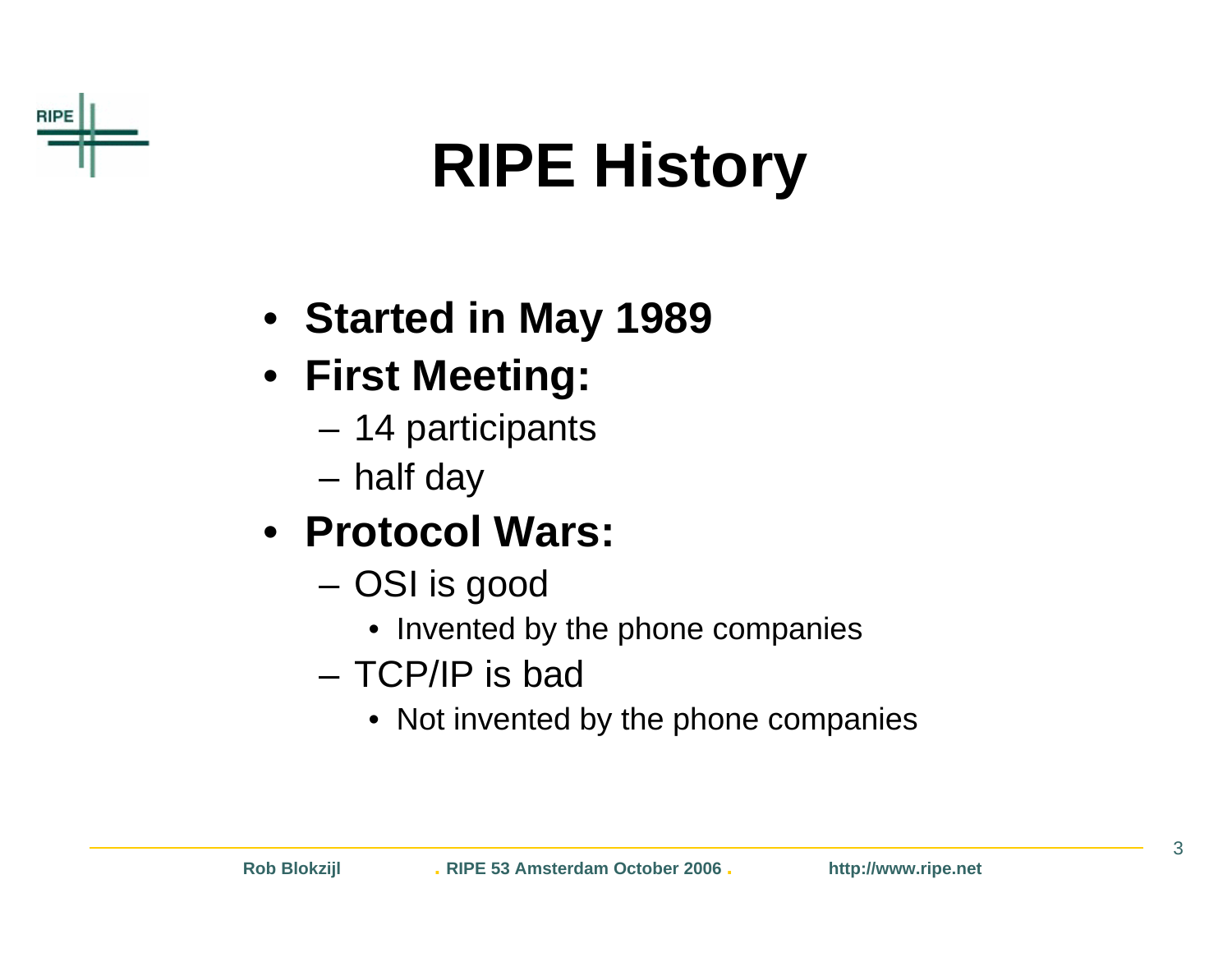



### **RIPE 1 Meeting**

**22 May, 1989**

#### **Participants:**

**Piet BeertemaAntonio Blasco Bonito CNUCE-CNR - Italy Ives DevillersFrancis Dupont INRIA - France Anders HillboThomas Lenggenhager SWITCH - Switzerland Olivier Martin CERN - SwitzerlandPeter MerdianFederico Ruggieri INFN/Bari - Italy Marten Terpstra NIKHEF – Netherlands**

 **EUnet/CWI - Netherlands Rob Blokzijl NIKHEF/HEPnet – Netherlands INRIA - France NORDUnet/KTH – Sweden Daniel Karrenberg EUnet/CWI - Netherlands BelW"u/Stuttgart - Germany Arnold Nipper Uni Karlsruhe - Germany Ruediger Volk Uni Dortmund/Eunet-D - Germany**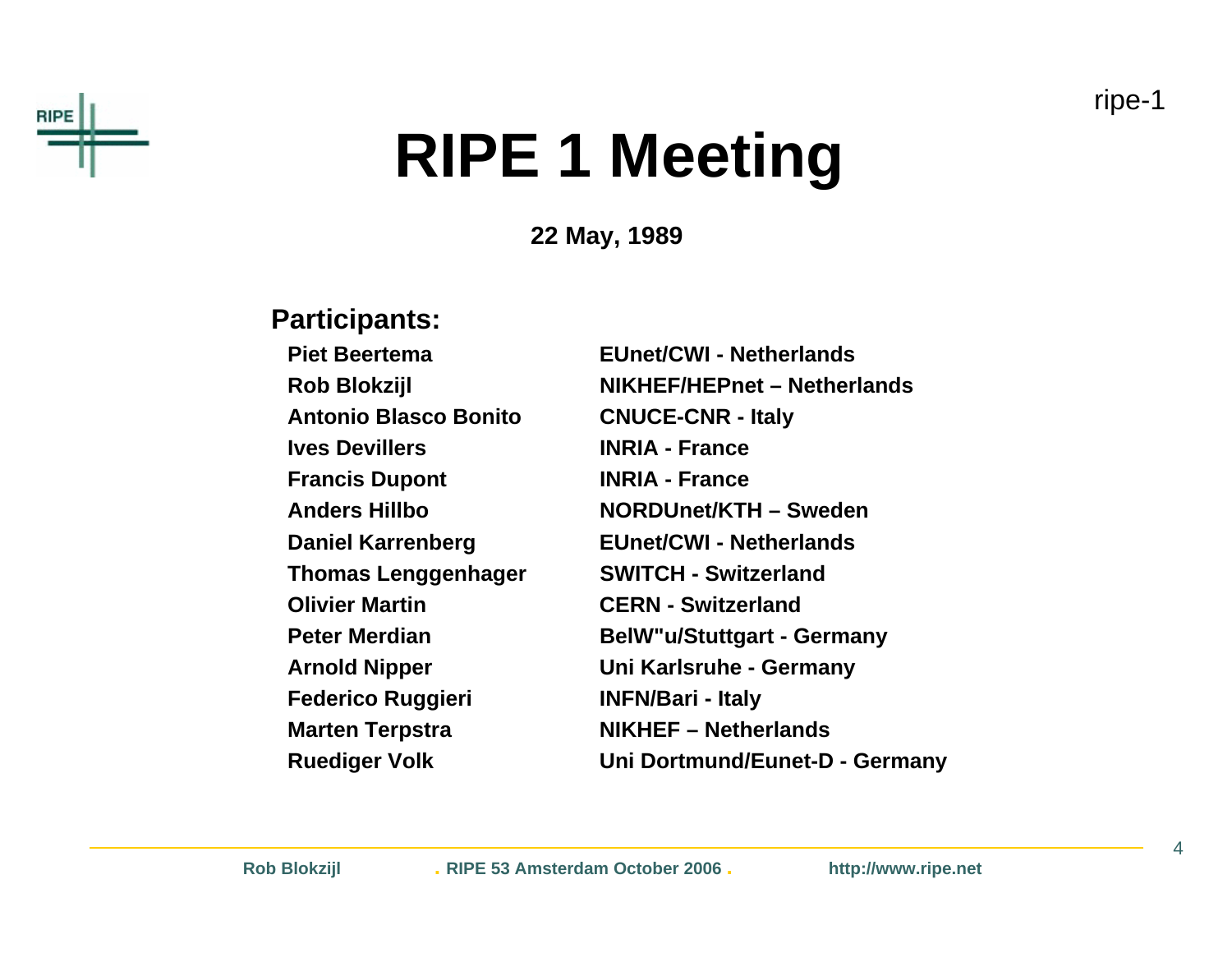

### **RIPE Terms of Reference**

- **Operational Co-ordination of IP Networks**
- **No Standards Development**
- **No Names Assignment**
- **No Network Operation**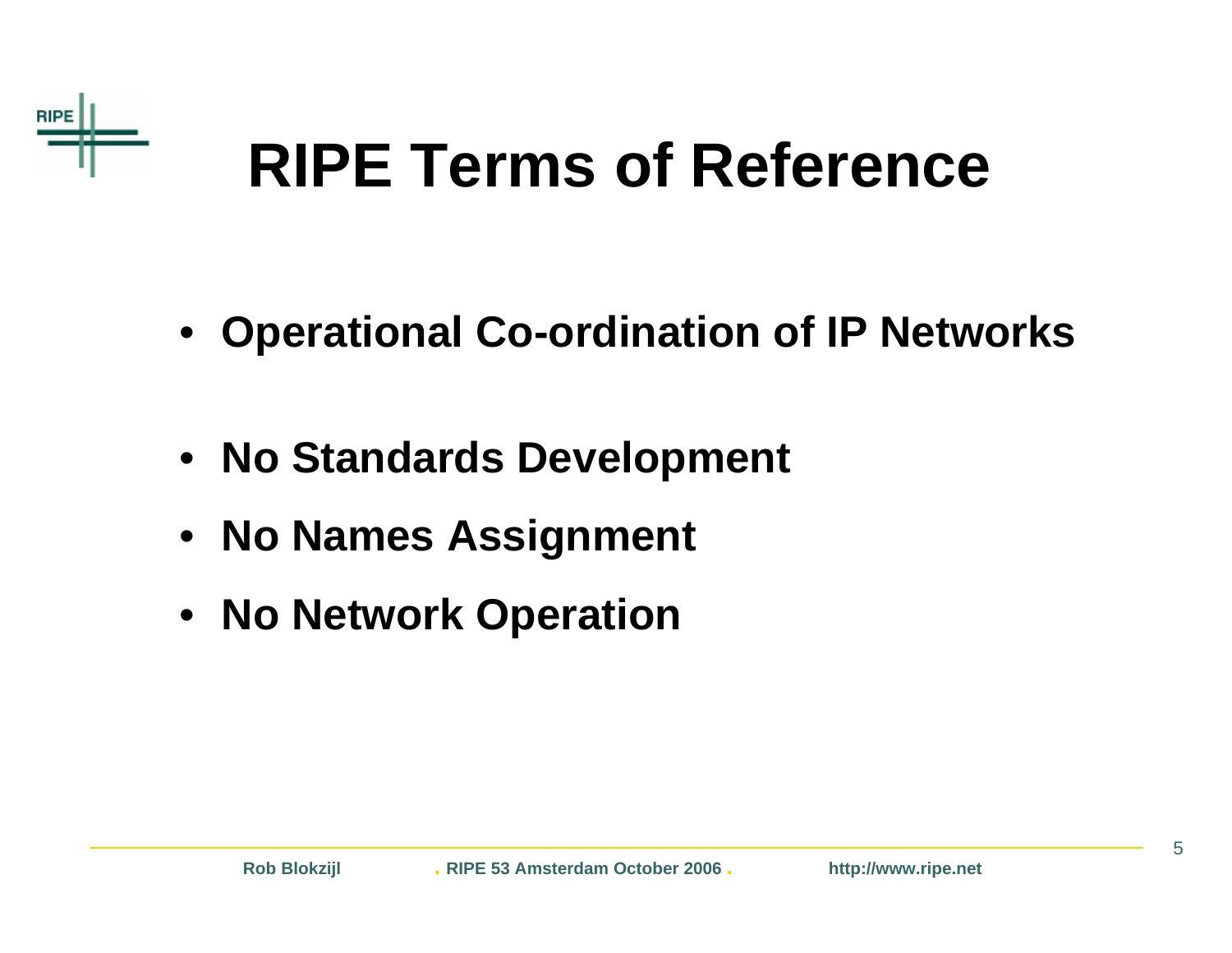



### **RIPE Terms of Reference**

Recognising that IP networks are growing beyond the LAN's in Europe, and are extending over national and international WAN's in Europe, the RIPE co-ordinating body has been created.

RIPE stands for the "Réseaux IP Européens".

The objective of RIPE is to ensure the necessary administrative and technical co-ordination to allow the operation and expansion of a pan-European IP network.

- •RIPE acts as a forum for the exchange of technical information and the creation of expertise on IP networking.
- •The area of relevance for RIPE is Europe.
- •All parties operating wide area IP networks are encouraged to participate.
- •RIPE promotes and co-ordinates interconnection of IP networks within Europe and to other
- •continents.
- •RIPE establishes agreement on common network management practices and the operational
- •management of the interconnected networks.
- •RIPE serves as a focal point for other common activities of the participants related to IP
- •networking.
- •All documents produced by RIPE will be publicly available.
- •RIPE is not a network service provider. IP networks collaborating in RIPE remain under the
- •executive authority of their respective organisations.

Amsterdam

29 November 1989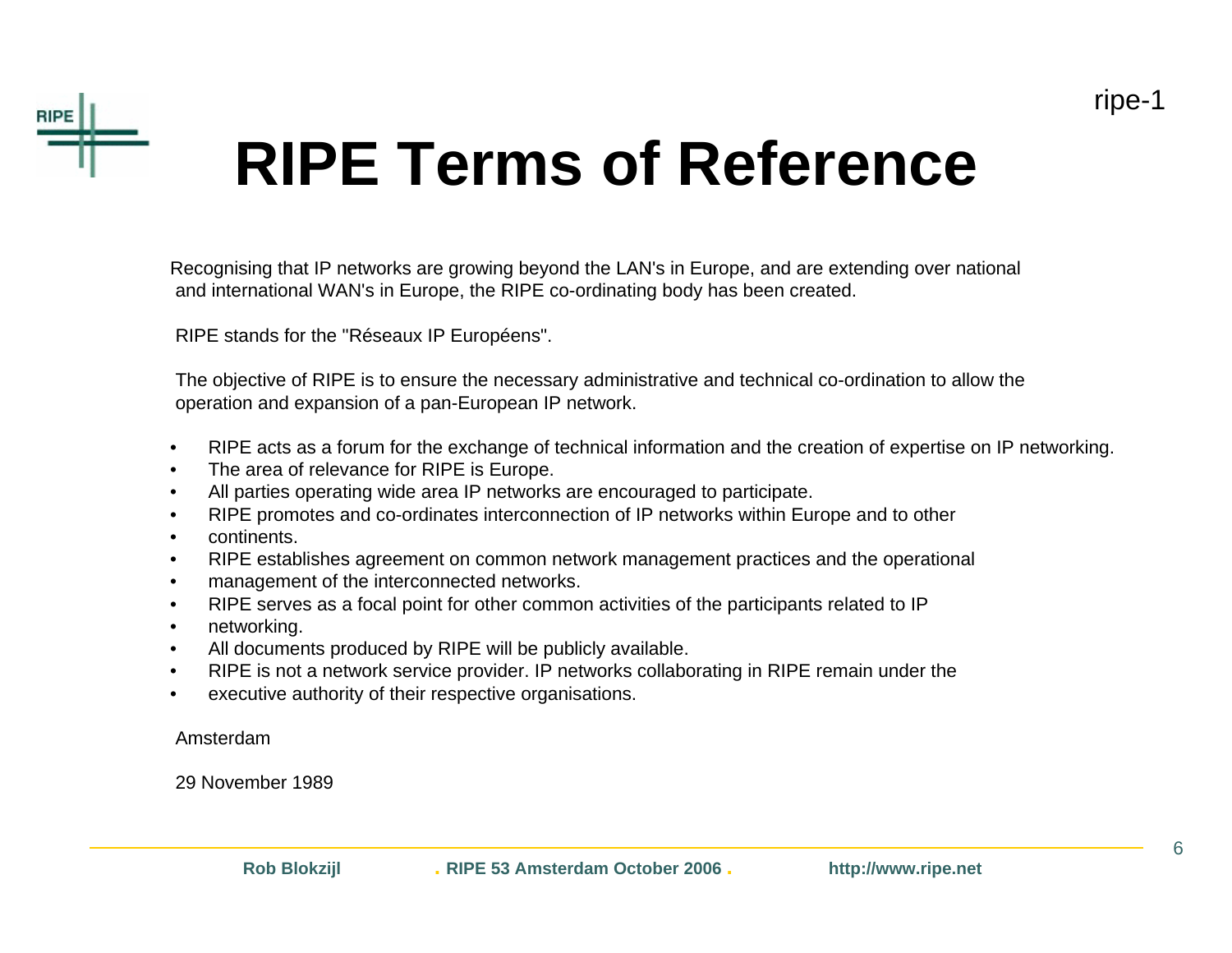

## **RIPE Organisation**

- **Not a Legal Entity**
- **No formal membership**
- **No votes – consensus is the word**
- **Chairman:**
	- organise the meetings
	- keep an eye on the work between meetings
	- external liaison
- **Real work is done in the Working Groups - WG**
- **Sometimes Task Forces - TF**
- **Sometimes Birds of a Feather meetings - BOF**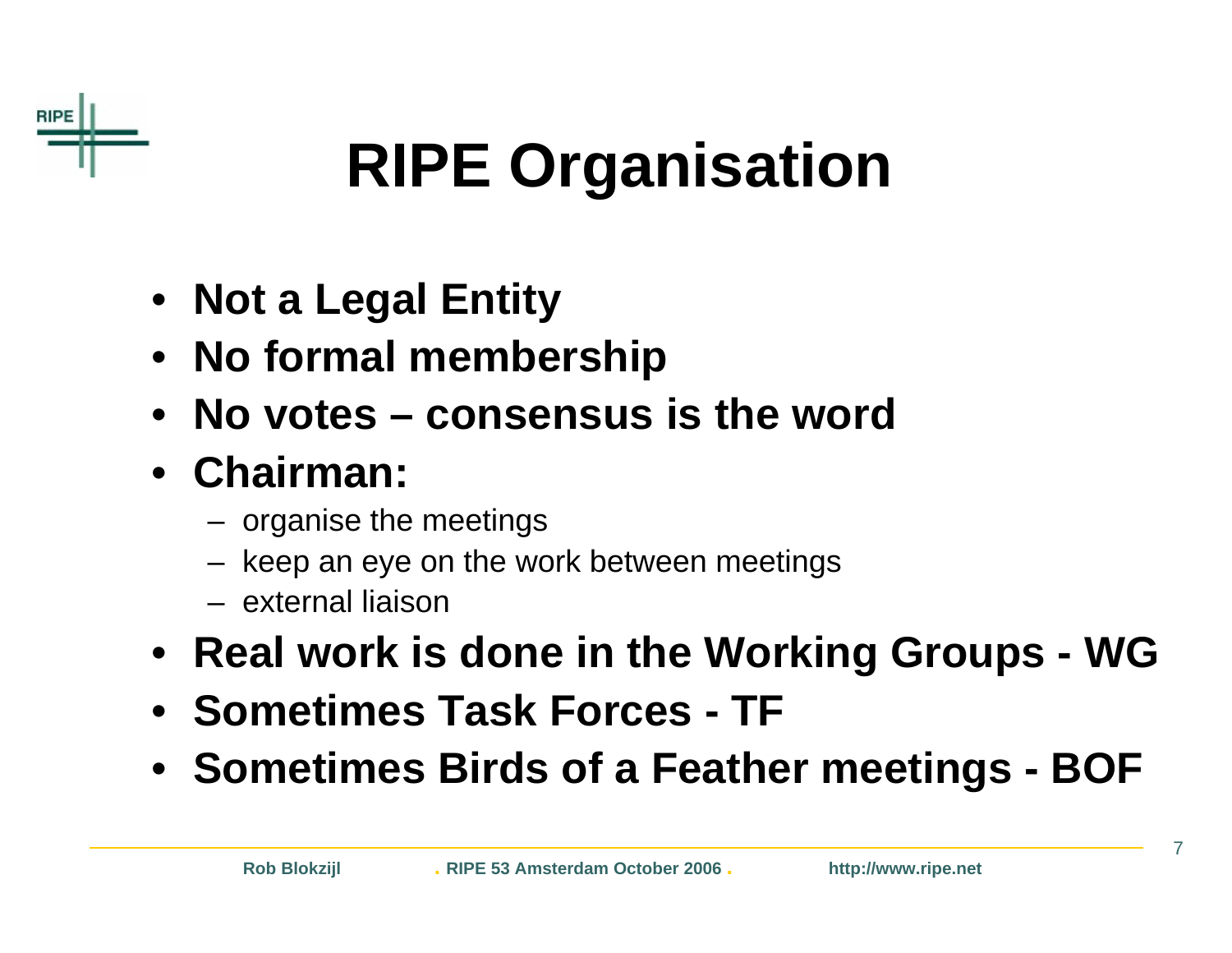

## **RIPE Meetings**

- $\bullet$ **2 times a year**
- •**5 days**
- •**WG + TF + BOF meetings**
- $\bullet$ **Plenary Session**
- • **Related Meetings:**
	- RIPE workshops
	- RIPE tutorials
	- RIPE NCC training
- •**OPEN - OPEN - OPEN - OPEN**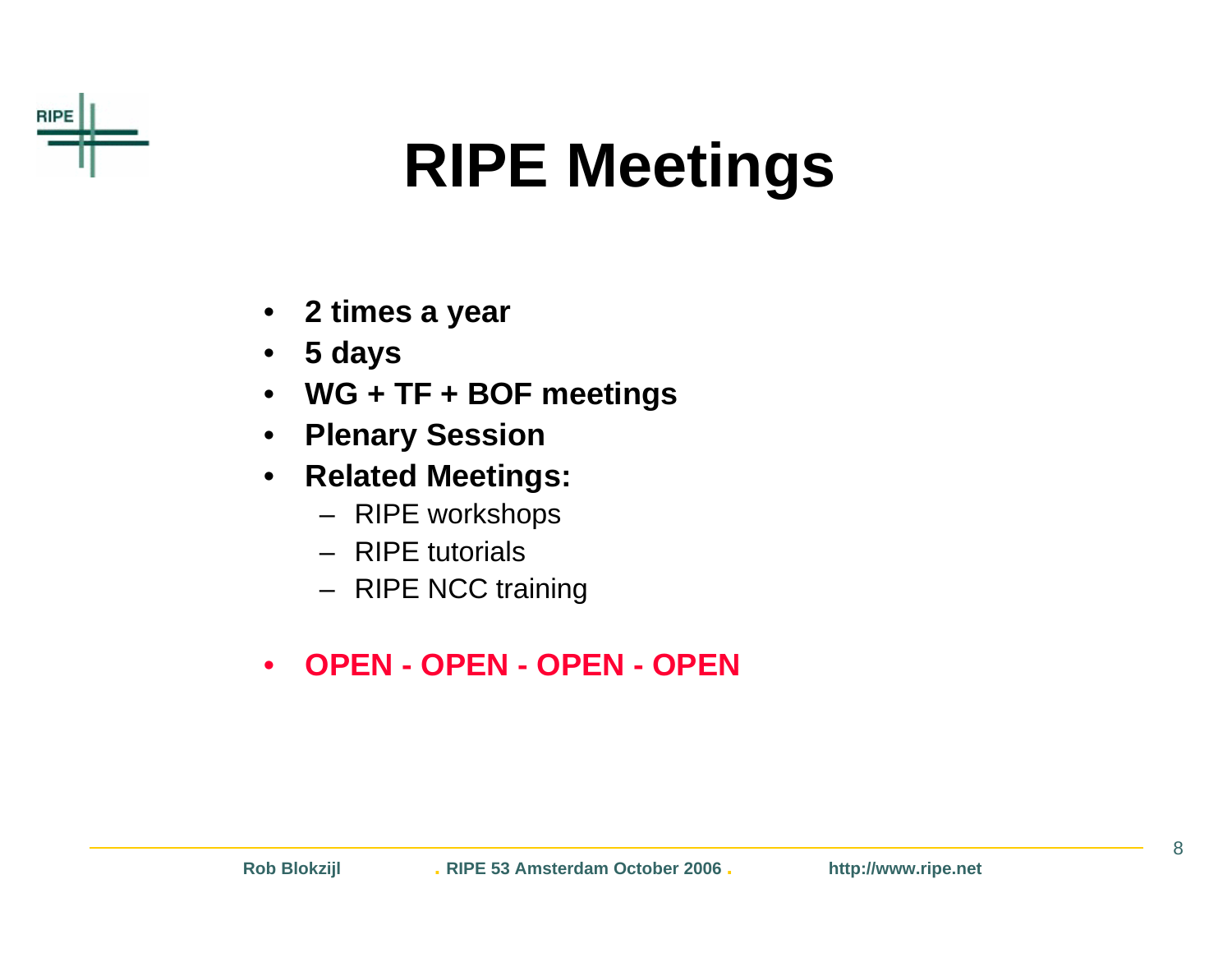

#### **RIPE Meeting Attendees**



**RIPE Meeting**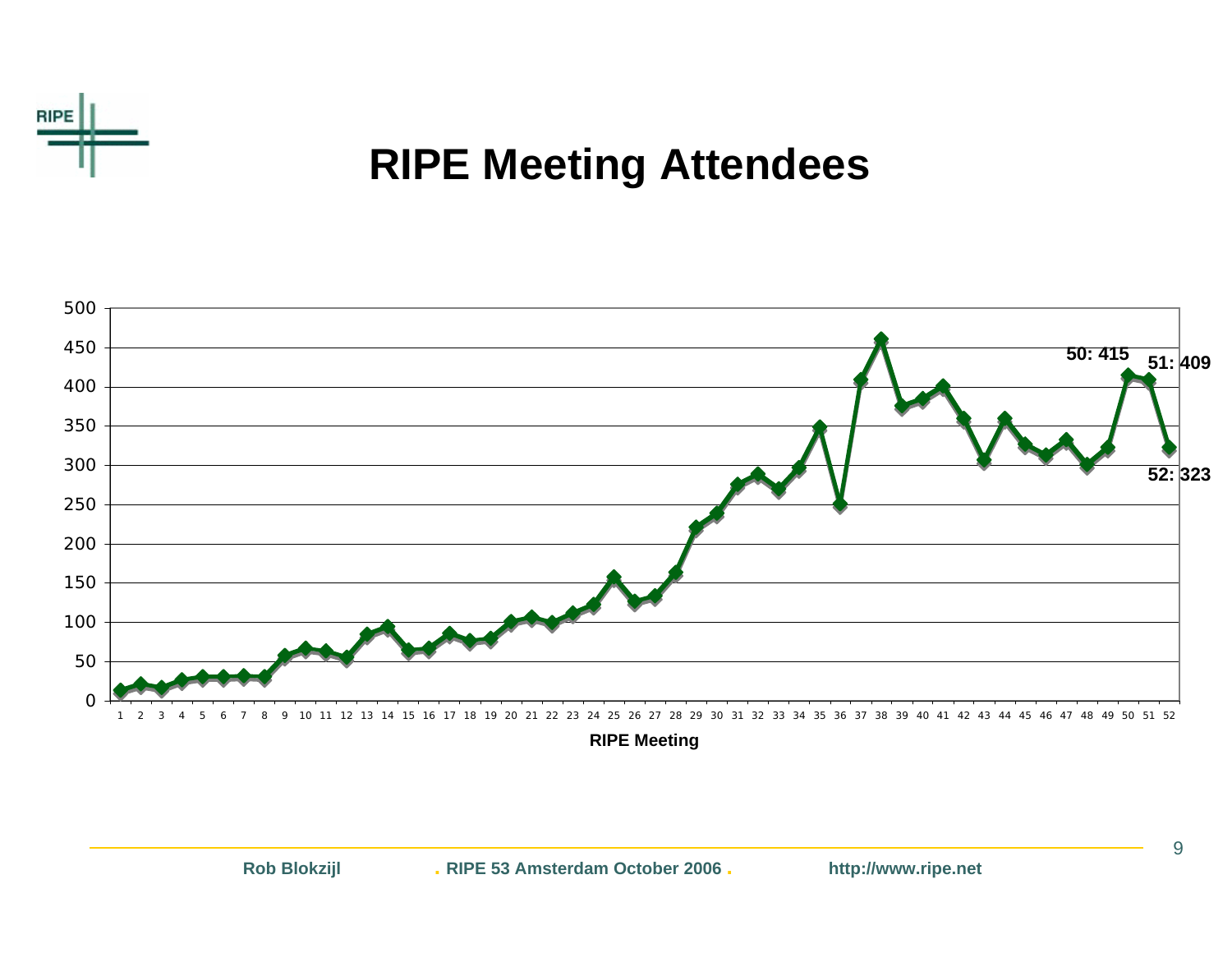

#### **RIPE Meeting Attendance per Country 51-52**

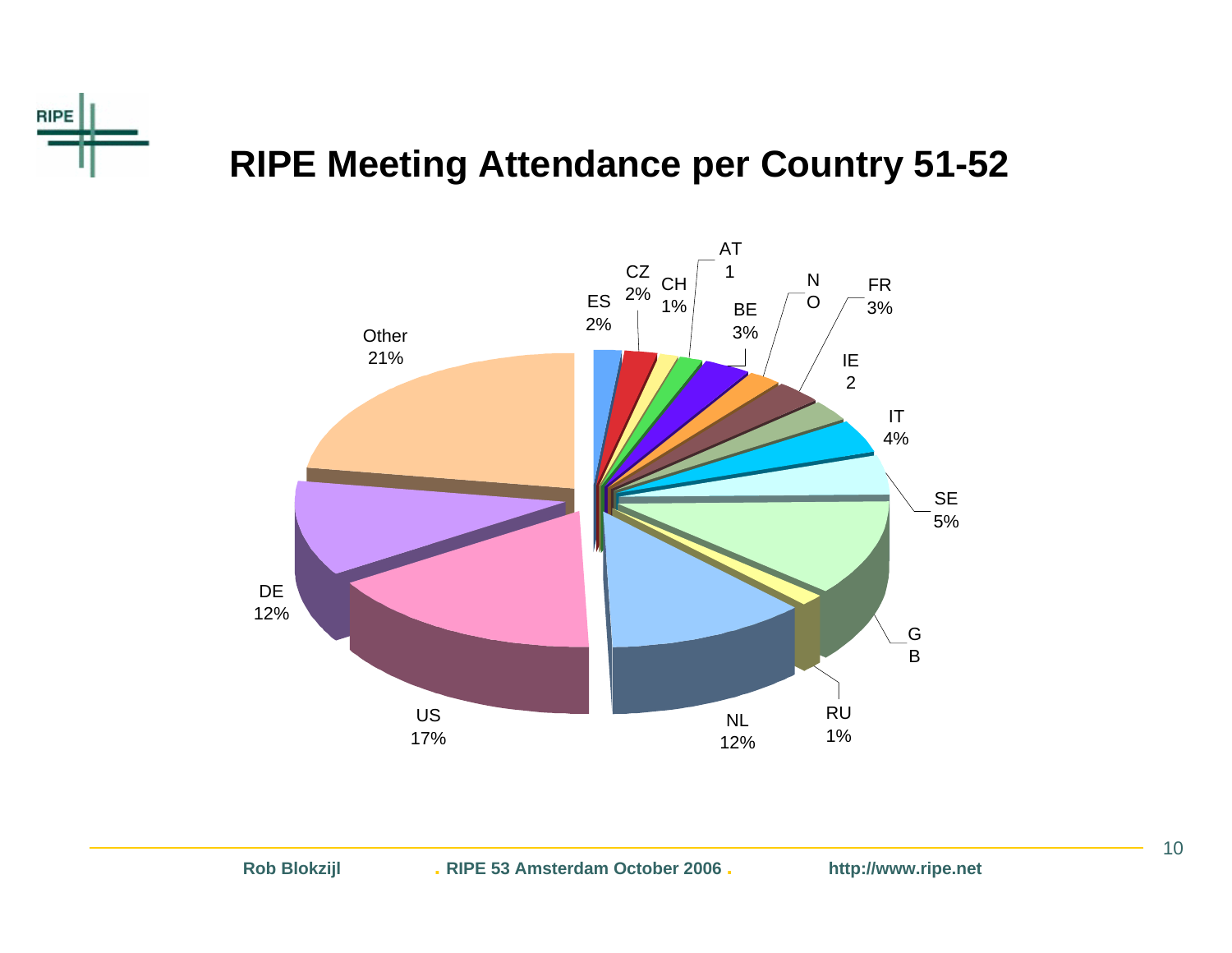

#### **RIPE Meeting Attendance per Organisational Category 51 - 52**



11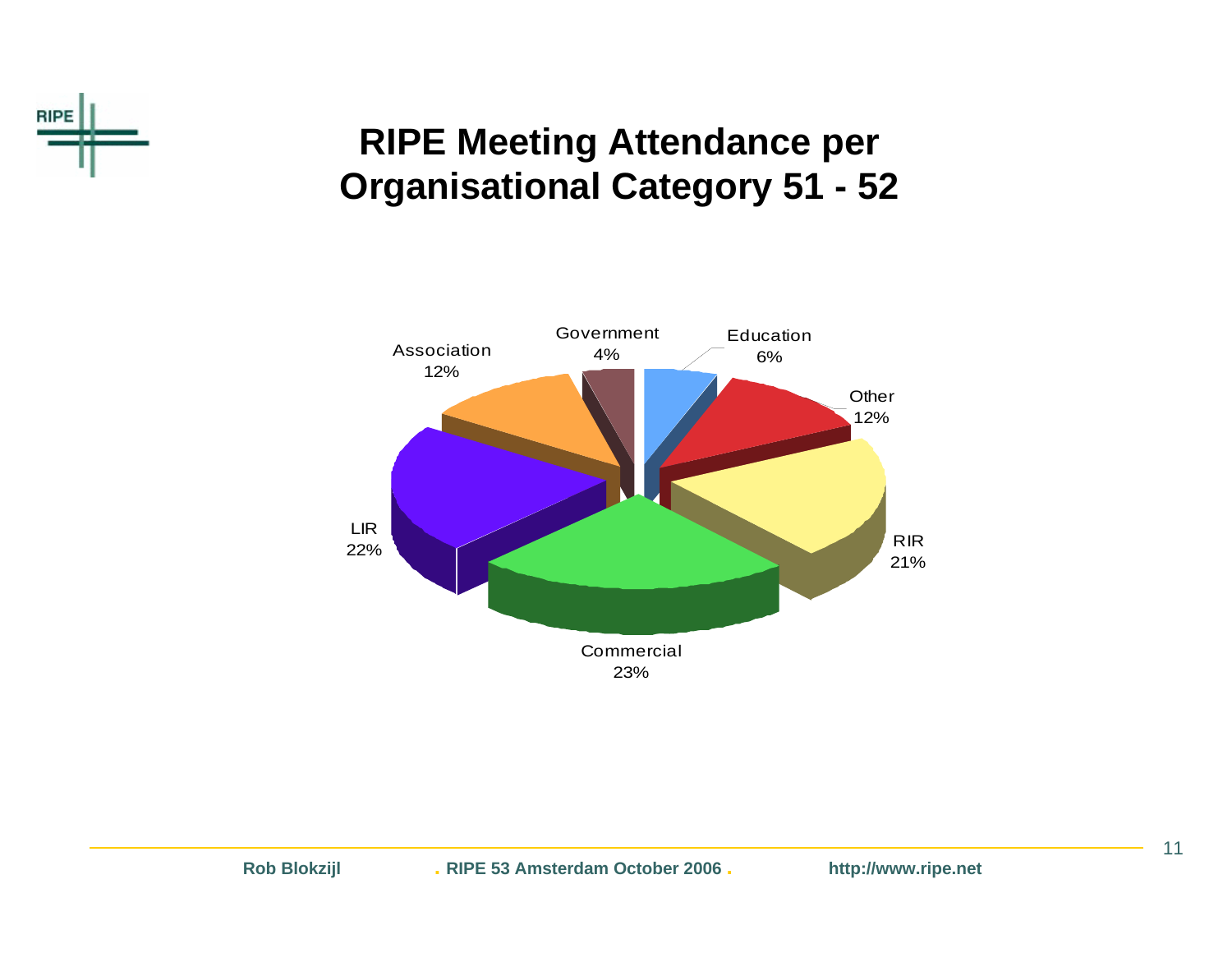

## **RIPE Working Groups (1)**

- **Address Policy Working Group:**
	- open forum where RIPE address policy is made that affects address and ASN allocations.
- **Anti-Spam Working Group:**
	- fighting the problem of spam mail on the Internet
- $\bullet$  **Database Working Group:**
	- RIPE network management database
- $\bullet$  **DNS Working Group:**
	- Domain Name System technical questions and issues
- **Test-Traffic Working Group:**
	- Measurement of Internet performance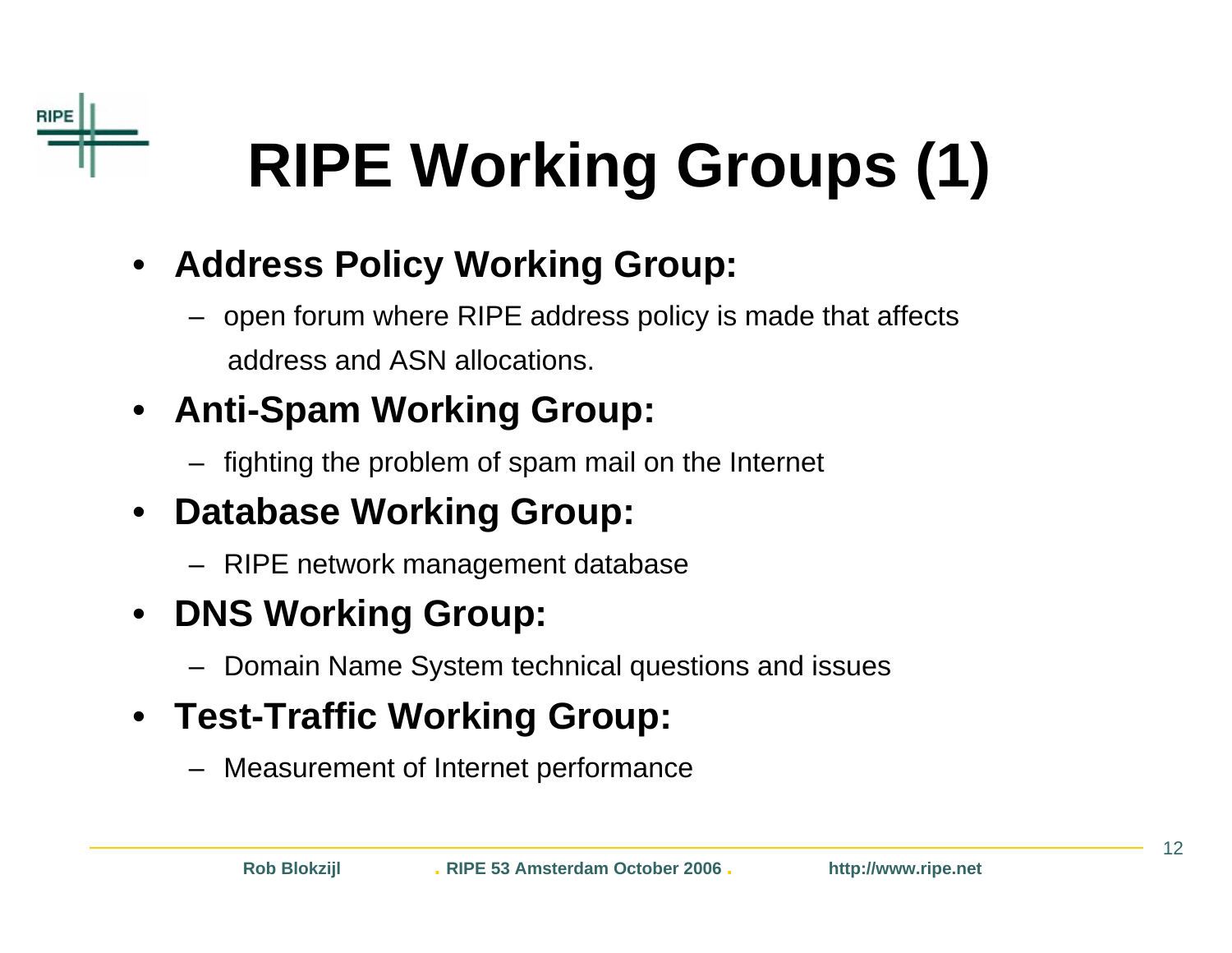

# **RIPE Working Groups (2)**

- **European Internet Exchange Working Group:**
	- European Internet Exchanges technical issues
- **IPv6 Working Group:**
	- IPv6 operational issues

### • **RIPE NCC Services Working Group:**

- discussion of existing and new RIPE NCC services
- **Routing Working Group:**
	- architecture and operations of Internet routing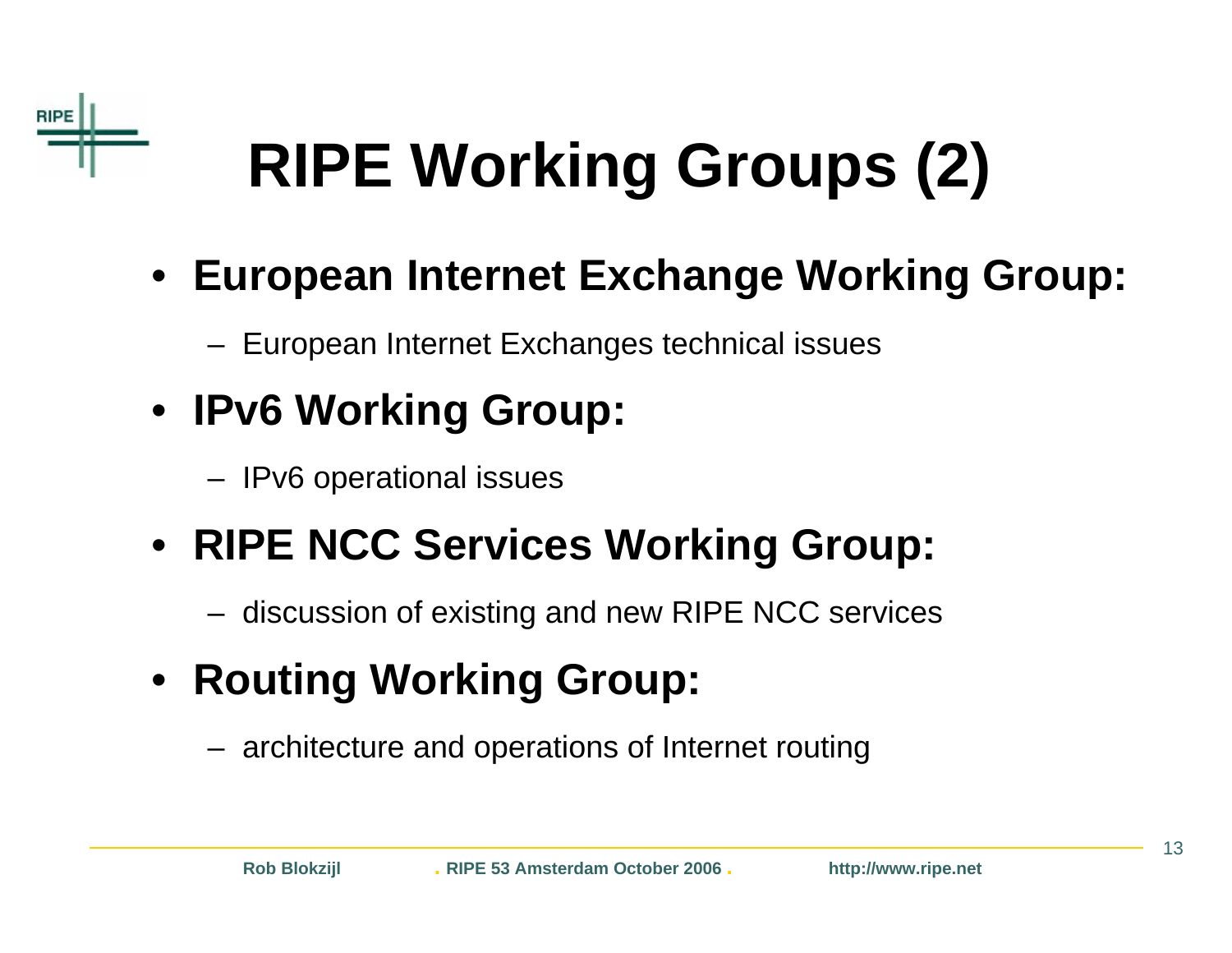

# **RIPE Working Groups (3)**

- **How to join:**
	- –subscribe to mailing lists
	- –participate in RIPE meetings
- **OPEN - OPEN - OPEN - OPEN**
- **Visit the Web site:**
	- documents
	- meeting minutes
	- mail archives

### *http://www.ripe.net*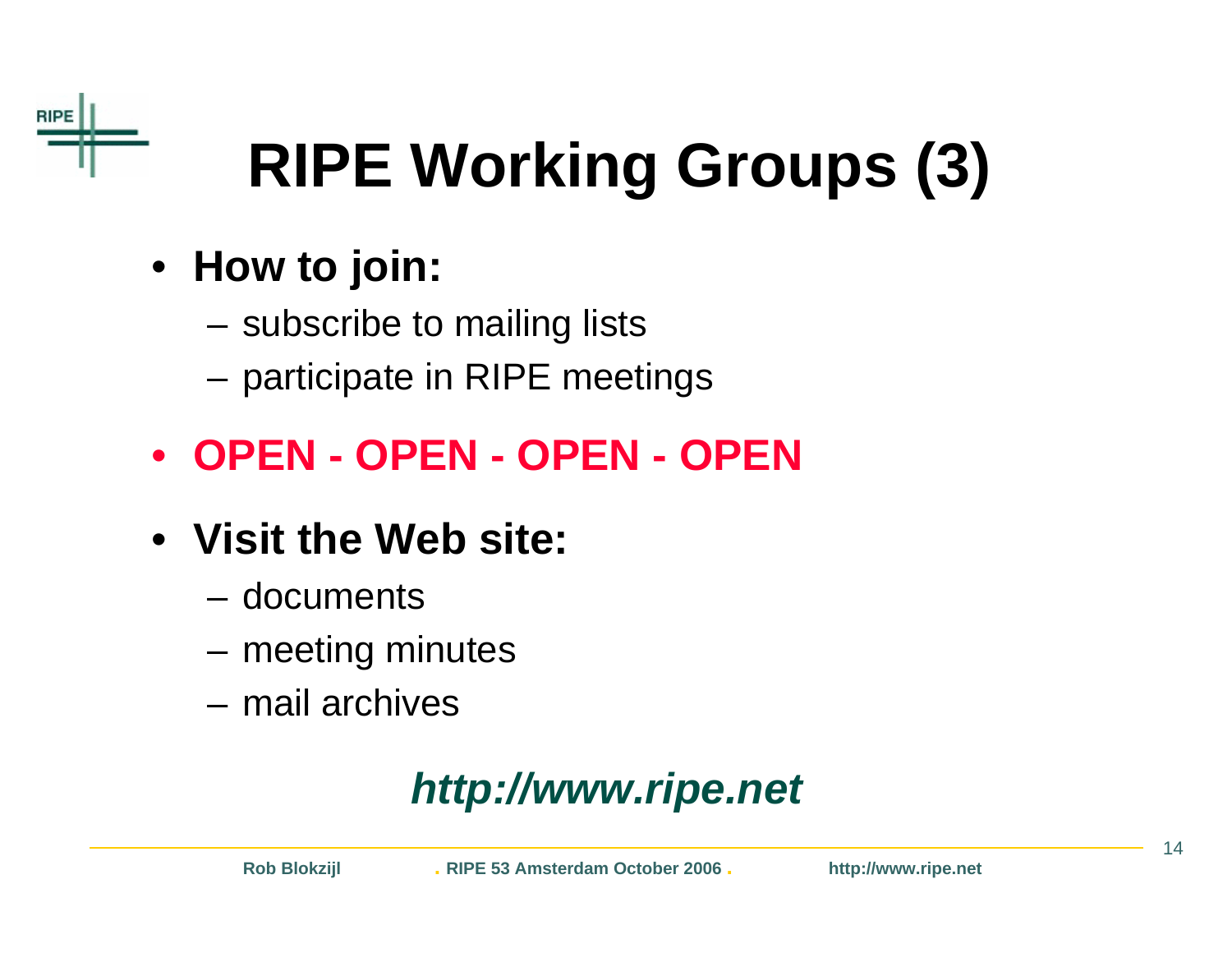## **Policy Development Principles**

#### $\bullet$ **Open**

**RIPE** 

- **Anyone Can Participate**
	- **This includes Governments**
- **Policy Fora**
- –**Mail Lists**

### • **Transparent**

- **Mailing List Archives**
- – **Minutes**
	- **Policy Fora**
	- •**RIR Boards**

#### $\bullet$ **Developed Bottom-Up**

- –**Internet Community**
- **Technology Changes**
- **IETF**

### • **Documented**

- **Formal Policy Documents**
- **Implementation Procedures**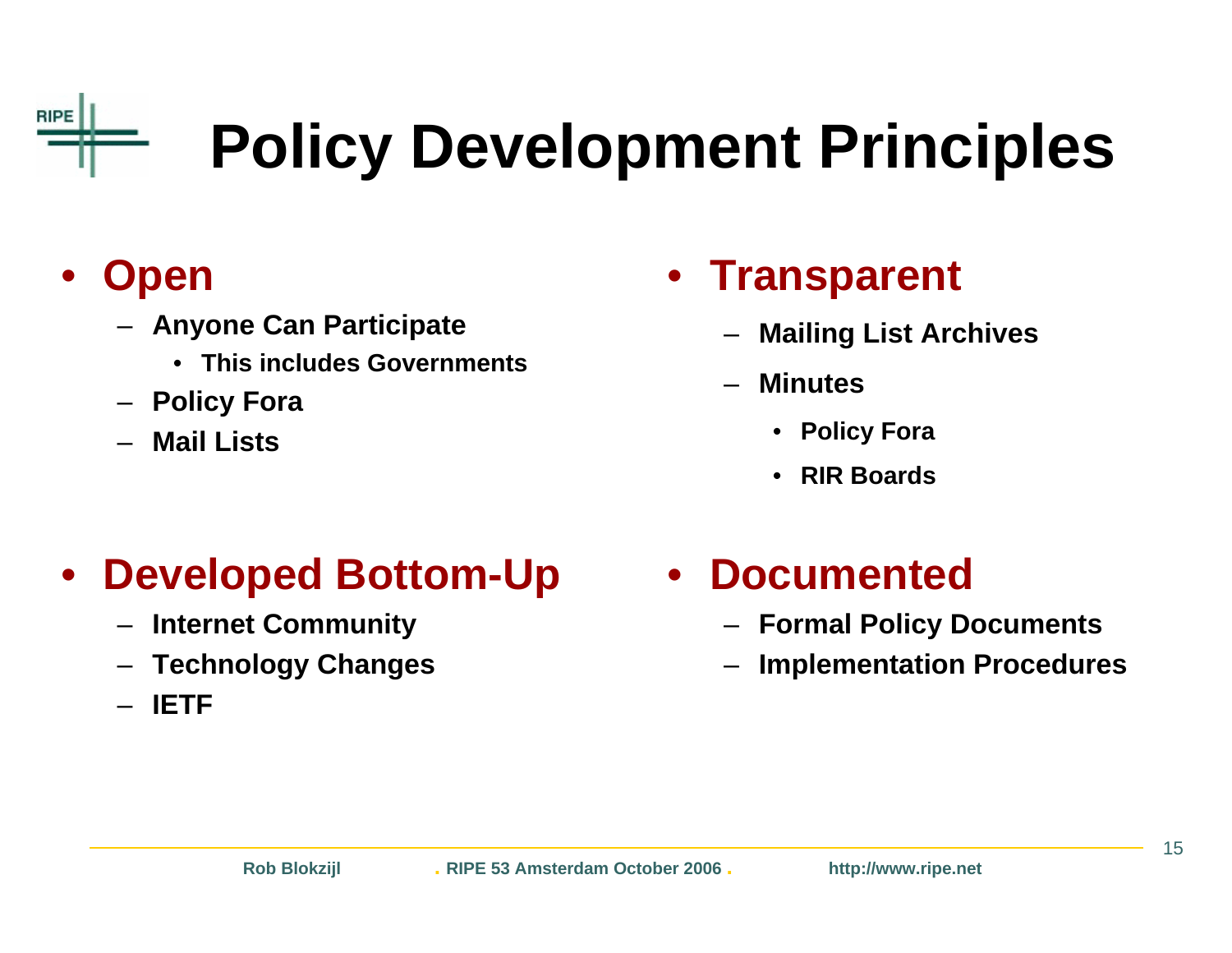

**Rob Blokzijl . RIPE 53 Amsterdam October 2006 . http://www.ripe.net**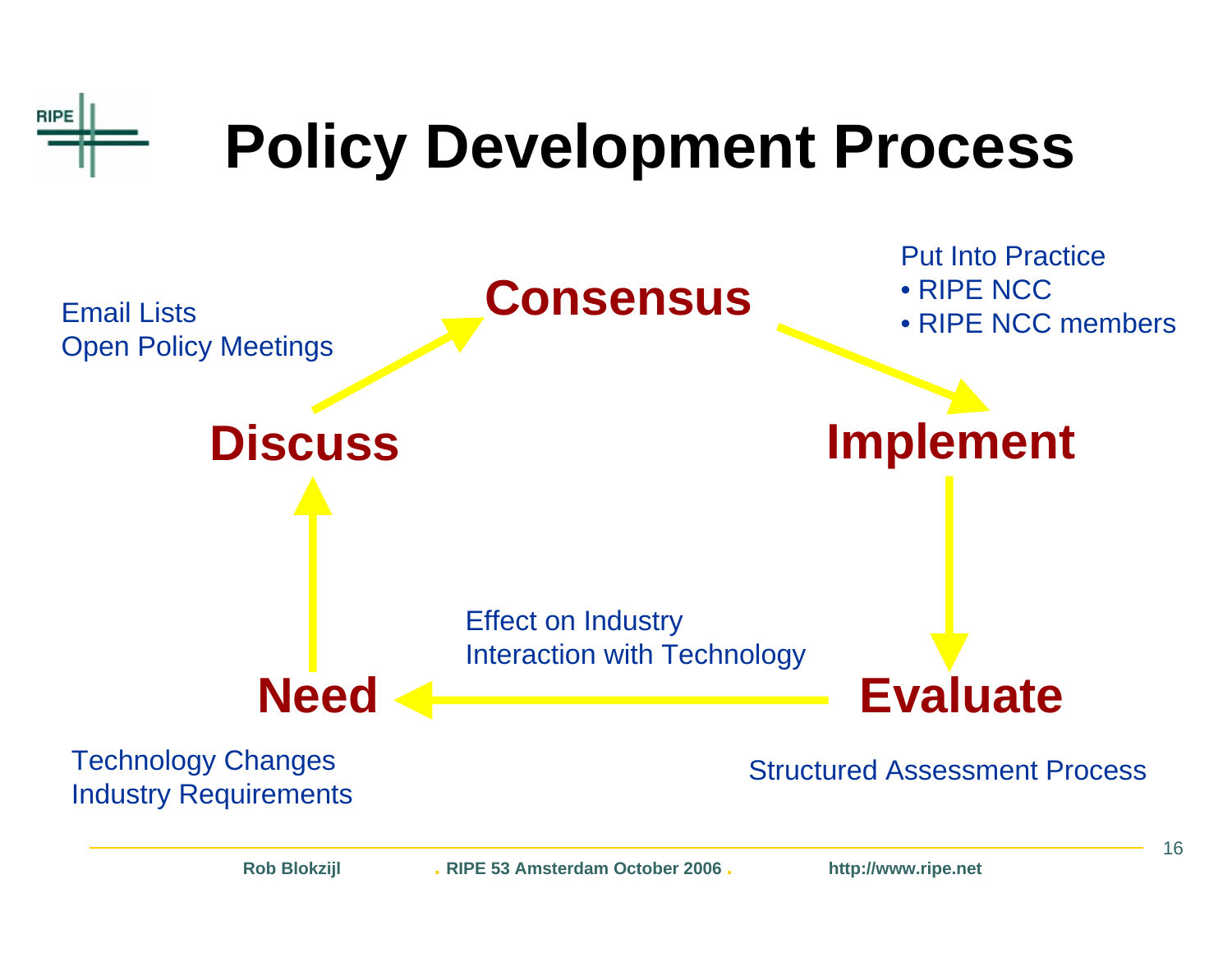#### **RIPE** an i **Policy Development Process**



**Rob Blokzijl . RIPE 53 Amsterdam October 2006 . http://www.ripe.net**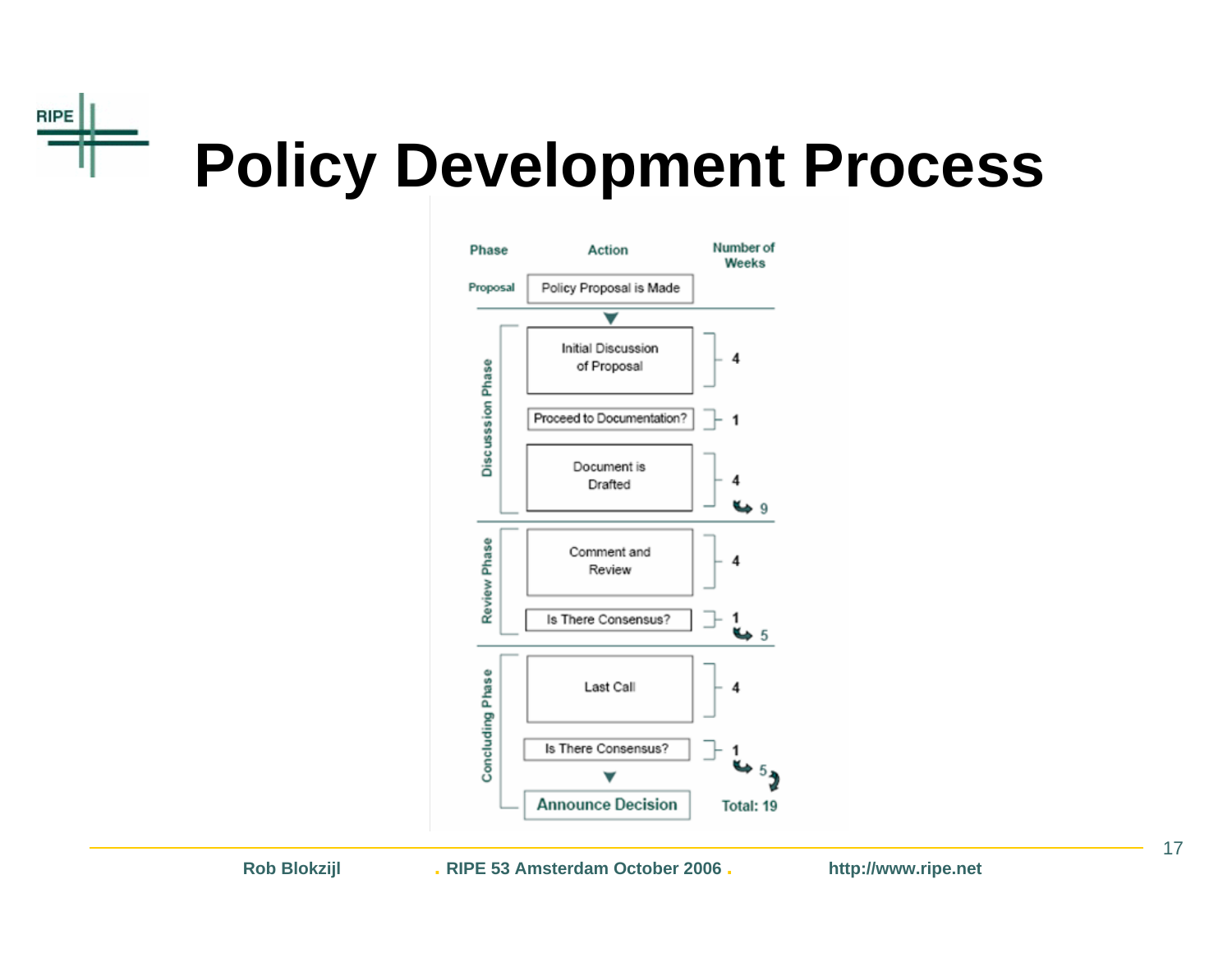

### **Address Management Policy**

### **Conservation**

- $\bullet$ Efficient Use of Resources
- •Allocation Based on Need



### **Aggregation Registration**

- $\bullet$ Limit Routing Table Growth
- $\bullet$  Support Provider-Based Routing Policies

- •Ensure Uniqueness
- $\bullet$ Trouble Shooting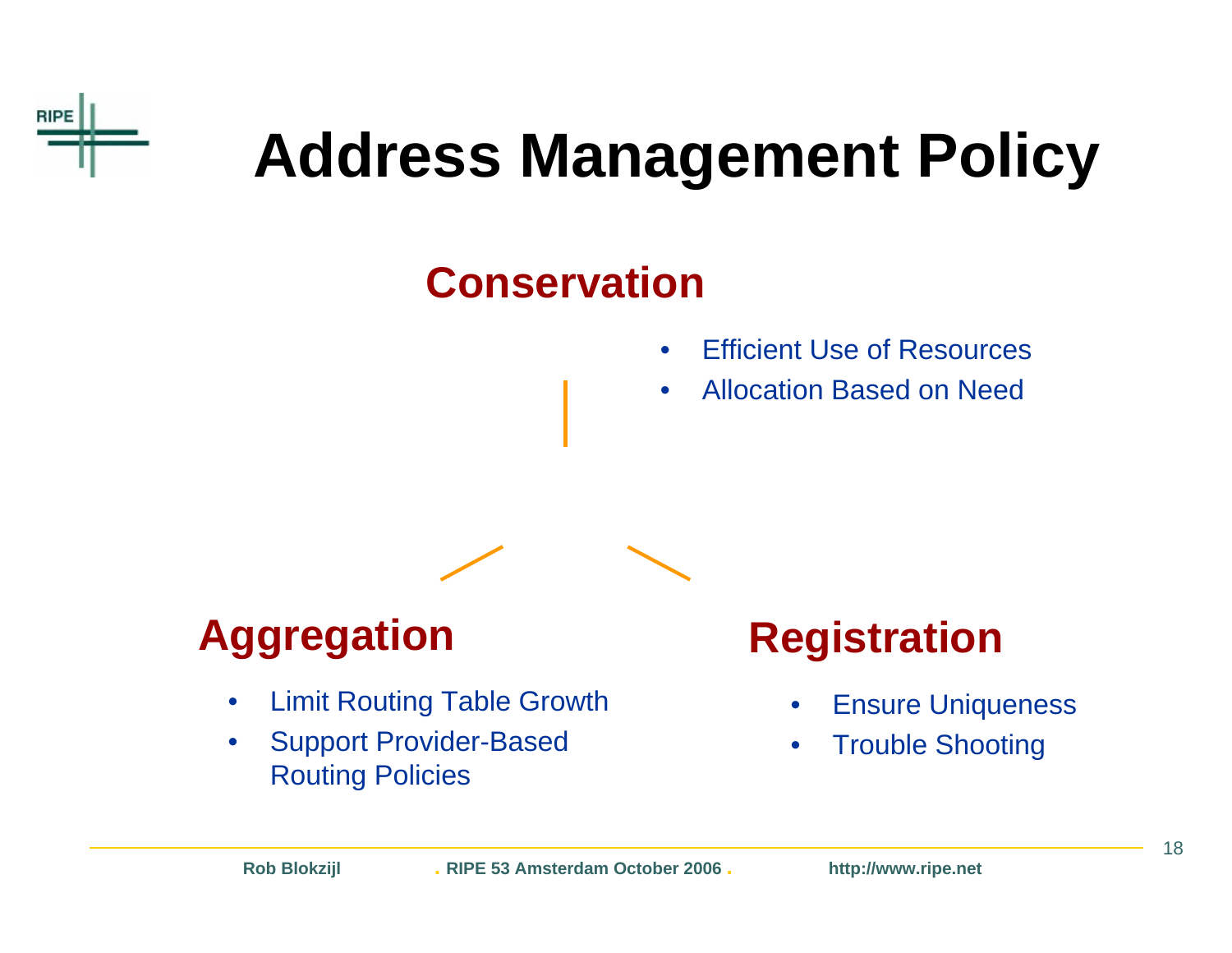

## **RIPE NCC Support**

#### **During the RIPE Meeting the RIPE NCC provides:**

•**Meet & Greet:**

> The RIPE NCC 'Meet & Greet' team help first-time attendees find their way around and enjoy a successful and productive RIPE Meeting

- Monday: 09:00 17:30
- Tuesday: 09:00 12:00
- • **"ROSIE":** rosie.ripe.net
	- The RIPE Meeting on-site website
	- –Available only at the meeting venue
	- Has the latest information about the RIPE Meeting
	- – Check ROSIE regularly for:
		- Announcements
		- Changes to the Meeting Plan
		- Details of social events